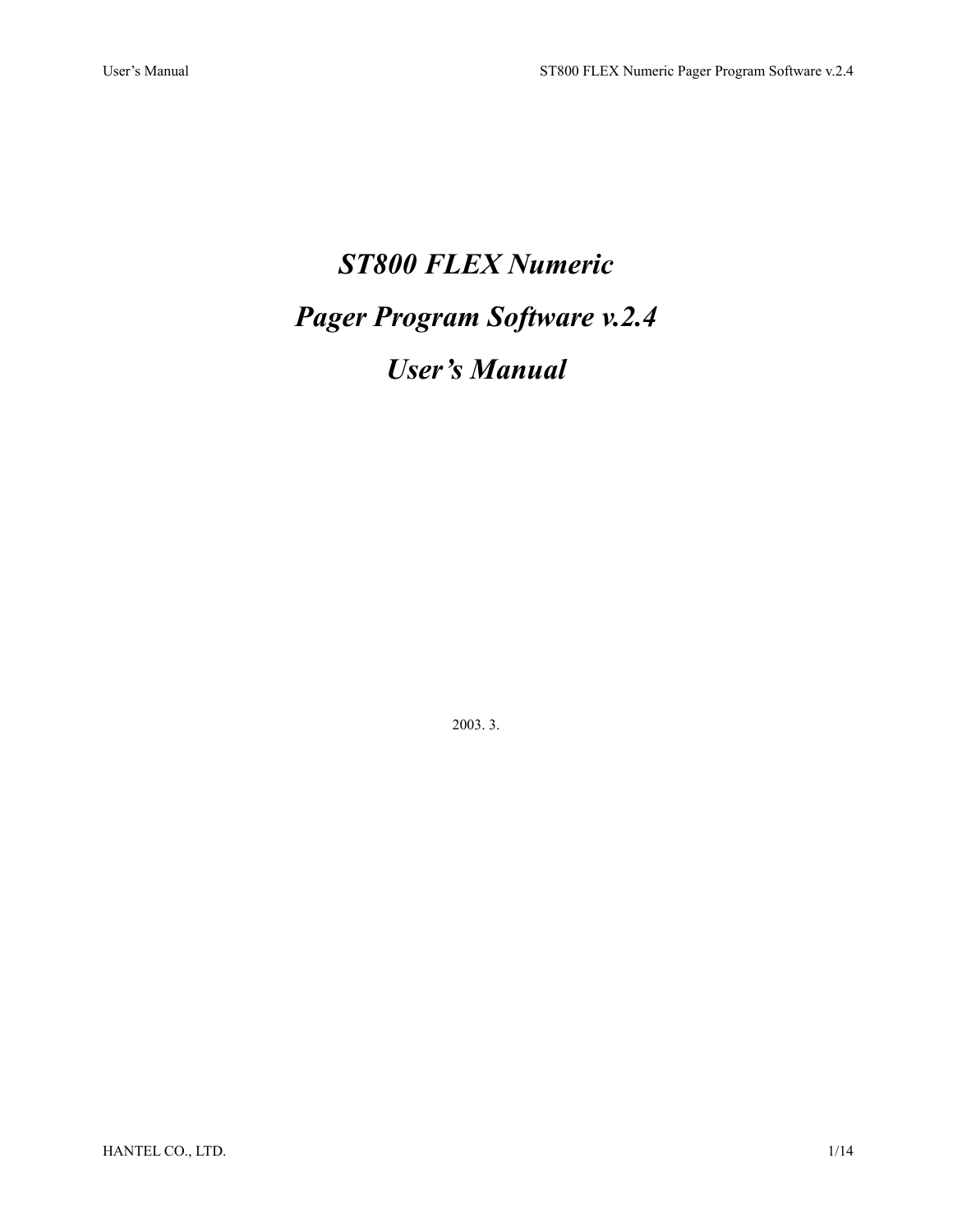# Contents

- 1. Software explanation
- 2. Installing software
	- 2.1 Installing software
	- 2.2 System requirements
- 3. Starting/terminating software
	- 3.1 Starting software
	- 3.2 Terminating software
- 4. Functions
	- 4.1 Main panel
		- 4.1.1 Address frame
		- 4.1.2 Options frame
		- 4.1.3 Collapse frame
		- 4.1.4 Signal Phase frame
		- 4.1.5 PLL Options frame
		- 4.1.6 Pager PW frame
	- 4.2 Configuration panel
		- 4.2.1 Parallel Port frame
		- 4.2.2 Serial Port frame
		- 4.2.3 Log In Password frame
		- 4.2.4 Interval frame
		- 4.2.5 Read Data Format frame
	- 4.3 Menu bar, Tool bar and Status bar
		- 4.3.1 File Menu
			- 4.3.1.1 Open
			- 4.3.1.2 Save
			- 4.3.1.3 Print
			- 4.3.1.4 Exit
		- 4.3.2 Pager Menu
			- 4.3.2.1 Read
			- 4.3.2.2 Write
			- 4.3.2.3 Auto Write
			- 4.3.2.4 Write Info
		- 4.3.3 Setting Menu
			- 4.3.3.1 Configuration
		- 4.3.4 Help Menu
			- 4.3.4.1 About ST800FLEX
		- 4.3.5 Tool bar
		- 4.3.6 Status bar

HANTEL CO., LTD. 2/14 5. Default values of parameters and their allowed ranges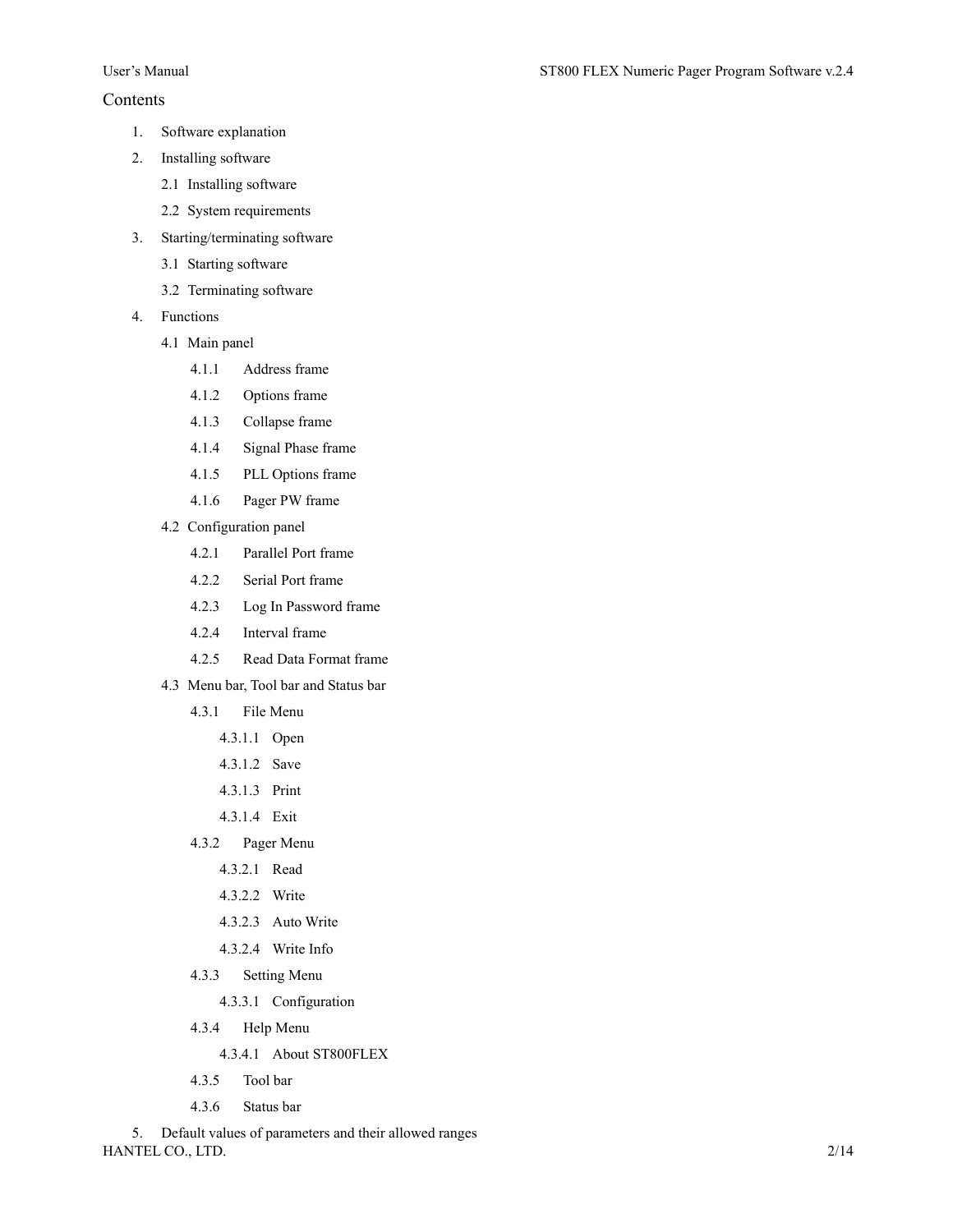- 6. Error messages
- 7. Hardware connection
	- 7.1 Parallel port
	- 7.2 Serial port
- 8. Contact Info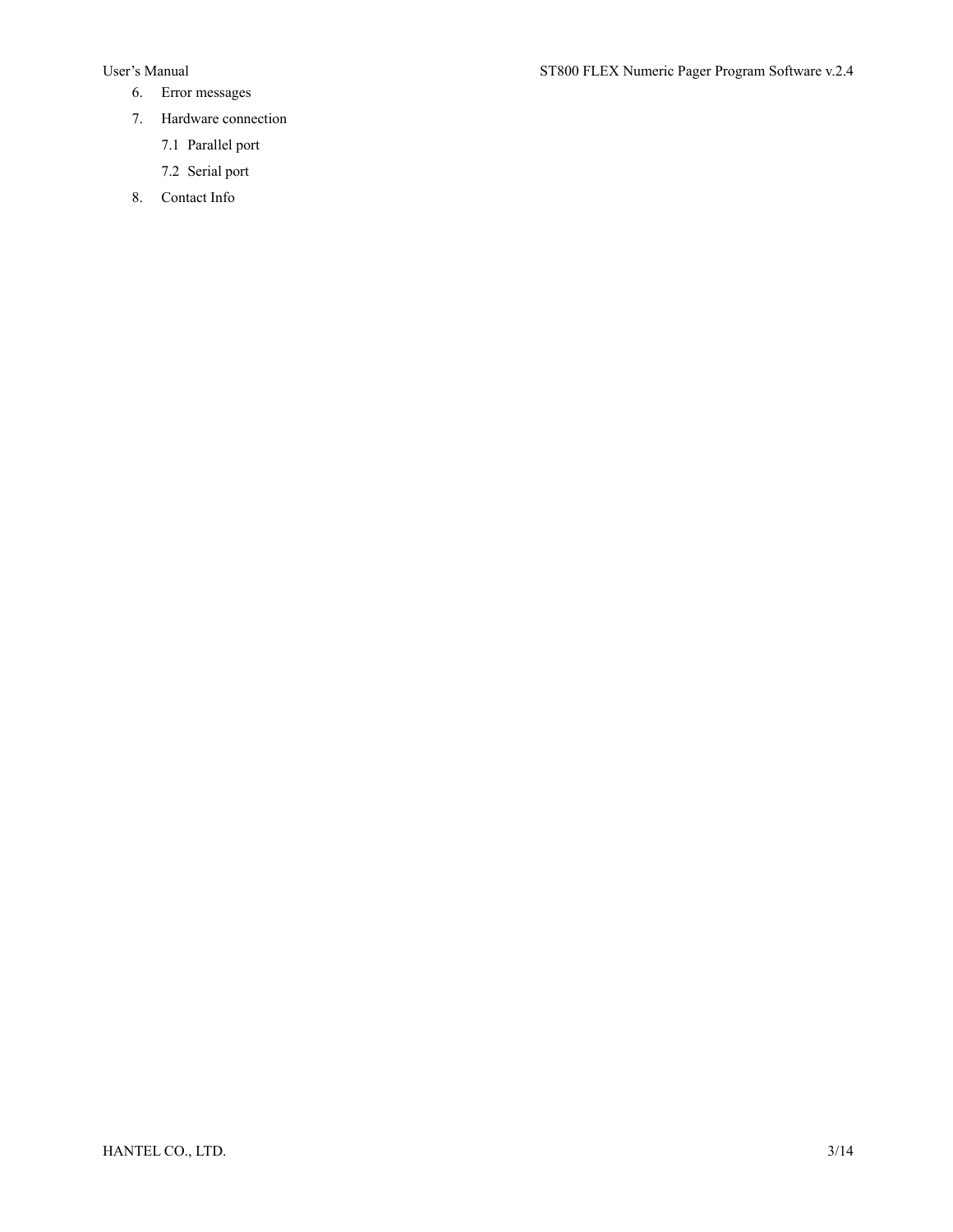#### 1. Software explanation

This software is to program ST800 FLEX Numeric pager. It is upgraded from the previous version of the software. Unfortunately, this software is not down-compatible due to many changes of the software. The software allows a user to program addresses (Capcodes), PLL frequency, various options, signal phase and collapse value.

The software has a function to let a user preview the write information before writing to a pager and print it out. Also, it has the auto write function so that a user can write a great quantity of pagers automatically. In addition to that, a user is able to read data from a pager and save the data to a file and load the file for future use.

The most upgraded feature on this version of software is to utilize both of parallel (LPT) and serial (COM) ports to communicate with a pager. For parallel port (LPT) it allows a user to select either LPT1 or LPT2. For serial port (COM) it has a range of choices from COM1 to COM20.

# 2. Installing software

#### 2.1 Installing software

Double click on setup.exe file, then Install Wizard starts. Follow the instructions on Install Wizard to install software. After installation a short-cut icon, 'ST800 FLEX PPS v.2.4', is created on the desktop as well as under Start

 $\rightarrow$  Program.

# 2.2 System requirement

- ¾ Processor: Intel 486 or Pentium or better
- ¾ OS: Windows 95/98/2000/XP/ME, Windows NT 3.1 or later
- $\blacktriangleright$  Hard disk space: Approximately 10MBytes
- $\triangleright$  Monitor resolution: Best at 1024 x 768

#### 3. Starting/terminating software

3.1 Starting software

After successful installation of software Windows creates an icon for ST800 FLEX v.2.4 on the desktop. Double clicking of the icon starts software. Or, selecting Start  $\rightarrow$  Program  $\rightarrow$  ST800 FLEX v.2.4 starts software, too. First window after starting software is Log In dialog box shown in <Figure 3.1>. Entering proper password and clicking "OK" button allows to start the Pager Program Software (PPS). Login password can be up to combination of 10 characters and numbers. "Cancel" button terminates the Log In dialog box and PPS does not start.

<Figure 3.2> shows the main panel that appears right after clicking "OK" button on the Log In dialog box with the correct password.

| Log In                  |
|-------------------------|
| <b>SUN TELECOM INT.</b> |
| ST800 FLEX Numeric      |
| Pager Program Software  |
| Password                |
| Cancel<br>OΚ            |

<Figure 3.1> Log In dialog box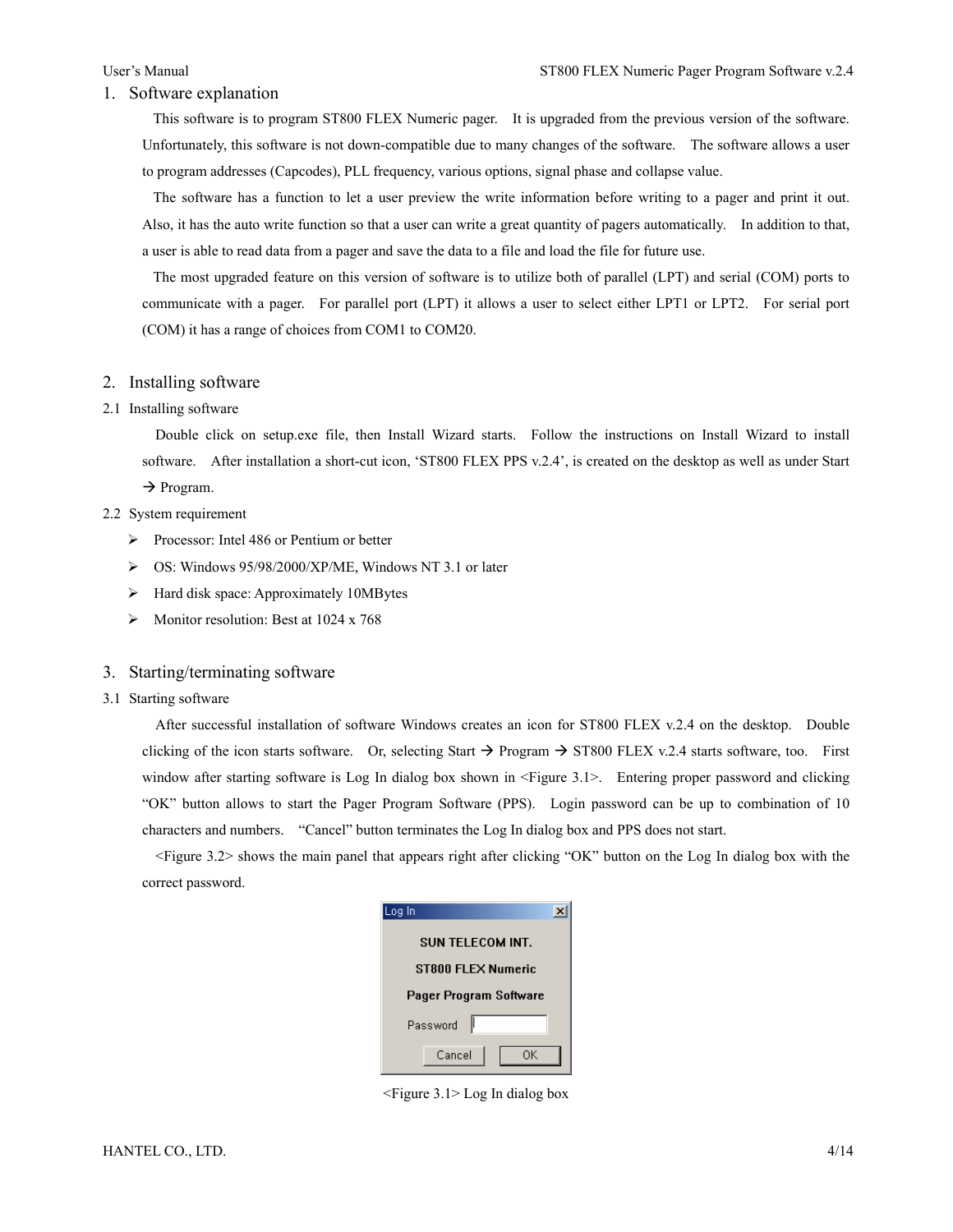| $\Box$<br>ST800 FLEX PAGER PROGRAM SOFTWARE v.2.4                                             |            |
|-----------------------------------------------------------------------------------------------|------------|
| Setting<br>Pager<br>Help<br>File                                                              | Menu bar   |
| G 팀 종   국 급 2  <br>$\circledcirc$                                                             | Tool bar   |
| Address-                                                                                      |            |
| 1234567<br>Address 5<br>Address 1                                                             |            |
| Address 6<br>Address 2<br>$\Box$ Address 1                                                    |            |
| □ Other Addresses<br>Address 3<br>Address <sub>7</sub>                                        |            |
| Increase<br>Decrease<br>Address 8<br>Address 4                                                |            |
| PLL Options<br>Options<br>Collapse-<br>Pager PW-                                              |            |
| $\sqcap$ GPS Time<br>14.<br>$\blacktriangledown$<br>929, 0125 $\sim$ 932, 0000 MHz<br>Current |            |
| $\nabla$ Reminder Alert<br>6625<br>Freq. 929<br>Signal Phase-<br>Replace<br>MHz<br>┍          |            |
| <b>⊽</b> Low Cell Alert<br>Any Phas v<br>$SAMSUNG$ $\rightarrow$<br>M/F                       |            |
| Ready<br>Disconnect                                                                           | Status bar |

<Figure 3.2> Main panel

# 3.2 Terminating software

While software is running, "Alt + X", little 'x' mark on the right top corner of software, or File  $\rightarrow$  Exit terminates software. When terminating software <Figure 3.3> appears.



<Figure 3.3> Exit window

Clicking either "Yes" or "No" buttons terminate software. However, "Yes" button saves the data, whereas "No" button does not. "Cancel" button does not terminate software and go back to the main panel shown in <Figure 3.2>.

# 4. Functions

# 4.1 Main panel

Main panel controls address (Capcode), options, collapse value, signal phase, PLL options and pager password. <Figure 4.1> shows the main panel of software.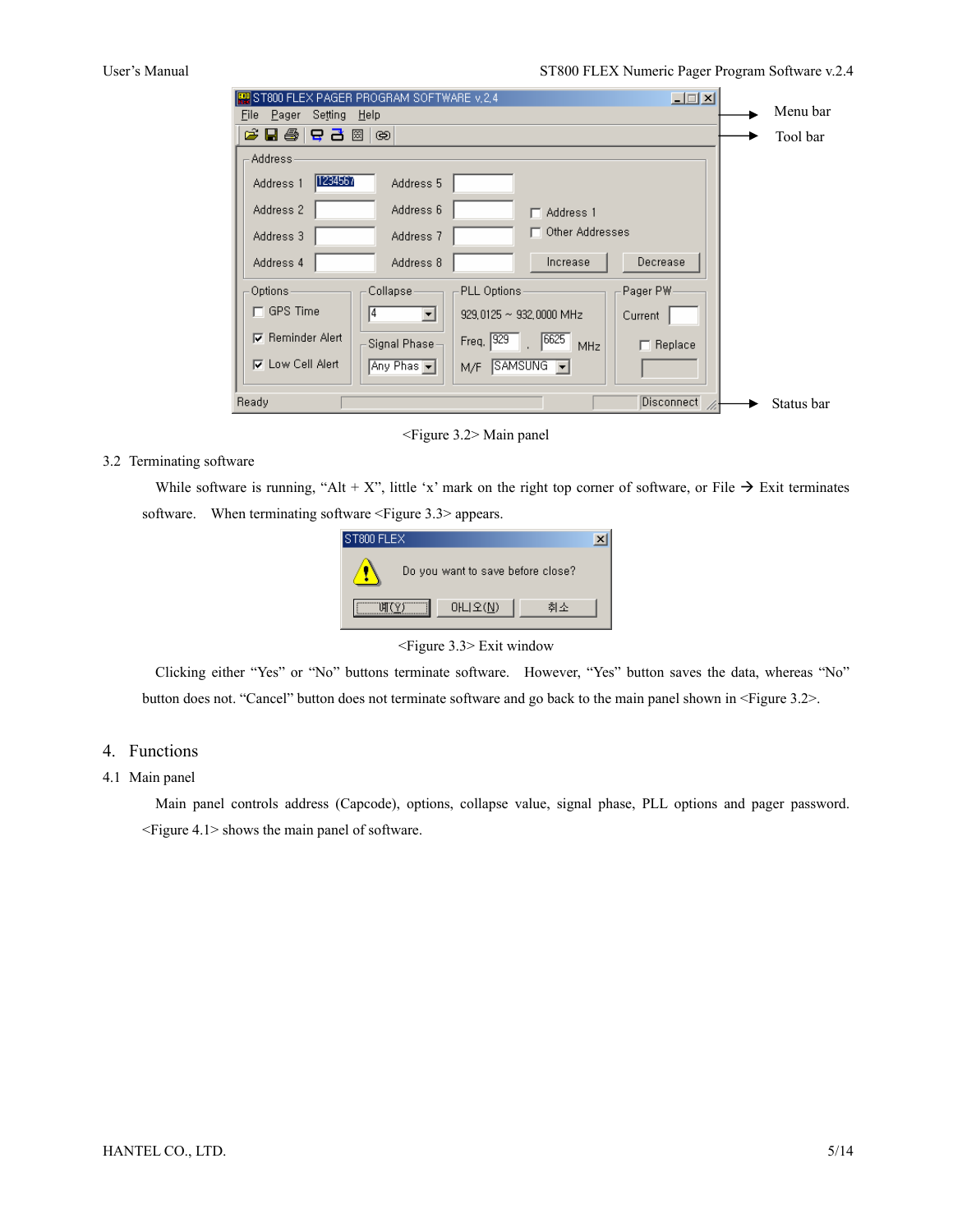#### User's Manual ST800 FLEX Numeric Pager Program Software v.2.4

|                            | ST800 FLEX PAGER PROGRAM SOFTWARE v, 2, 4 |             |                                      | $\Box$               |
|----------------------------|-------------------------------------------|-------------|--------------------------------------|----------------------|
| Setting<br>File<br>- Pager | Help                                      |             |                                      |                      |
| G E 종 <del>다</del> 구 函     | ශ                                         |             |                                      |                      |
| <b>Address</b>             |                                           |             |                                      |                      |
| 1234567<br>Address 1       | Address 5                                 |             |                                      |                      |
| 2101249<br>Address 2       | Address 6                                 |             | Address 1                            |                      |
| Address 3                  | Address <sub>7</sub>                      | 123456789   | Other Addresses                      |                      |
| Address 4                  | Address 8                                 |             | Increase                             | Decrease             |
| Options                    | Collapse                                  | PLL Options |                                      | Pager PW:            |
| $\sqcap$ GPS Time          | 14<br>$\blacktriangledown$                |             | $929.0125 \sim 932.0000 \text{ MHz}$ | $+ + + +$<br>Current |
| <b>▽</b> Reminder Alert    | Signal Phase-                             | Freq. 929   | 6625<br>MHz                          | Replace              |
| <b>⊽</b> Low Cell Alert    | Any Phas <del>V</del>                     | M/F         | $SAMSUNG$ $\rightarrow$              |                      |
| Ready                      |                                           |             |                                      | <b>Disconnect</b>    |

<Figure 4.1> Main panel

# 4.1.1 Address frame

Address frame can set total eight addresses (Capcodes). The range of short Capcode is from 1 to 1933312 and from 1998849 to 2031614, and the range of long Capcode is from 2101249 to 4291000000. However, it is recommended not to use from 3223326721 to 4291000000 on the long Capcode range due to FLEX protocol. Short and long Capcode can be entered in any eight address-fields. Note that the first Address field must be used to be able to write a pager. Illegal Capcodes prompt an error message.

If you check on "Address 1" and press "Increase" or "Decrease", then the value of Address 1 increases or decreases by one, respectively. Checking "Other Addresses" affects on all the other addresses except Address 1. If you check on both, then all of eight addresses are affected by pressing "Increase" or "Decrease" buttons. While this check box(es) is(are) selected, after each writing procedure the corresponding addresses are increase by one automatically. Caution: Capcodes must be specified sequentially. For example, on the <Figure 4.1> Address 7 is specified with empty Capcodes of Address 3, 4, 5 and 6, so Address 7 will not work.

### 4.1.2 Options frame

There are three options for ST800 FLEX pager: GPS Time, Reminder Alert, Low Cell Alert.

- ¾ GPS Time: Enables/disables GPS time (default: unchecked)
- ¾ Reminder Alert: Enables/disables reminder alert (default: checked)
- ¾ Low Cell Alert: Enables/disables low cell alert (default: checked)

#### 4.1.3 Collapse frame

It sets the value of collapse. This value is related to the battery life. The range of the value is from zero to seven. (default: four)

#### 4.1.4 Signal Phase frame

It sets the signal phase for a pager. There are five options: Any Phase, Phase A, Phase B, Phase C and Phase D. It is recommended not to change this value unless you are sure to do so. (default: Any Phase)

4.1.5 PLL Options frame

The range of allowed PLL frequency is from 929.0125 MHz to 932.0000 MHz. The fraction part of the frequency must be divisible by 125. Illegal PLL frequency prompts an error message. M/F field is to select PLL manufacturer.

HANTEL CO., LTD. 6/14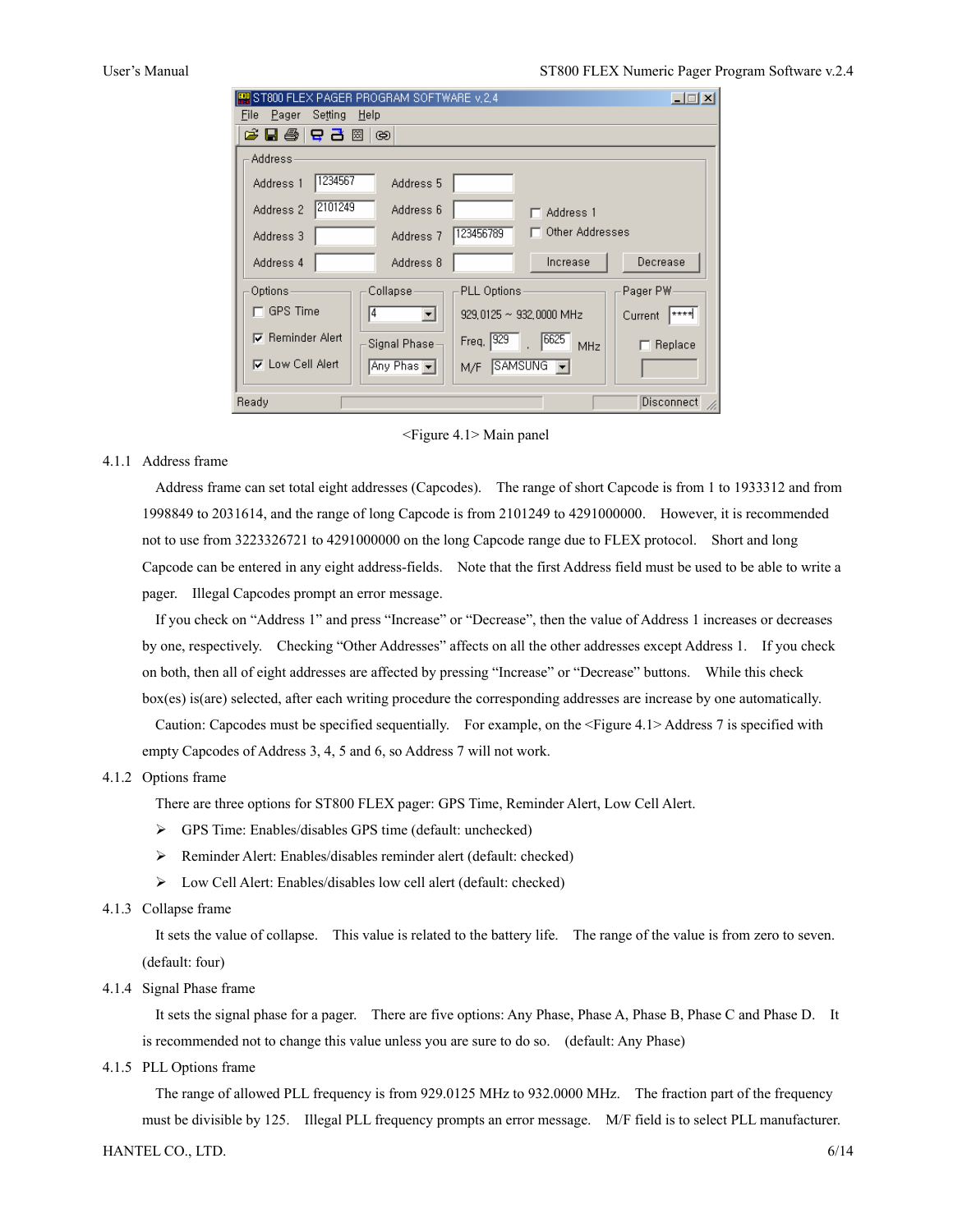There are two options: Samsung and NPC5170. (default freq: 929.6625 MHz, default M/F: Samsung)

4.1.6 Pager PW frame

To be able to write or read to/from a pager, the correct pager password must be specified. Pager password must consist of 4 numbers. Current field must have the correct pager password to write or read to/from a pager. If the pager password needs to be changed, then check on the "Replace", then the edit box is enabled to get the new pager password.

4.2 Configuration panel

Configuration panel controls the environment of software. <Figure 4.2> shows the configuration panel. To save the modification and exit click "OK" button. "Cancel" button exits without saving the modification.

| Configuration                                                    | $\boldsymbol{\mathsf{x}}$                                   |  |
|------------------------------------------------------------------|-------------------------------------------------------------|--|
| Communication Channel:                                           |                                                             |  |
| Parallel Port-                                                   | Serial Port-                                                |  |
| C Enable                                                         | C Enable                                                    |  |
| T 1 (0x378 ~ 0x37F) <del>↓</del>  <br>LPT <b>ILP</b>             | COM Port<br>ICOM 1<br>Close                                 |  |
|                                                                  | 19600<br>Open<br><b>Baud Rate</b>                           |  |
| Log In Password                                                  | Interval                                                    |  |
| Current PW                                                       | Auto Write Interval                                         |  |
| New PW                                                           | 10<br>Seconds                                               |  |
| Verify PW                                                        | Minimum value depends on<br>Change<br>communication channel |  |
| Read Data Format-                                                |                                                             |  |
| C Text File Format (on Info box) C Window Screen Format (on PPS) |                                                             |  |
| Cancel<br>ΟK                                                     |                                                             |  |

<Figure 4.2> Configuration panel

4.2.1 Parallel Port frame

To use parallel port for the connection between a pager and a PC, select Parallel Port. Then, LPT is enabled and it can be chosen between LPT1 and LPT2.

4.2.2 Serial Port frame

Select Serial Port to use serial port to communicate with a pager. To use serial pot COM port and Baud Rate must be set properly. COM port can be selected from COM1 to COM20. Baud Rate has the options of 9600, 19200, 38400, 57600 and 128000. Since the current version of serial port buffer supports only Baud Rate of 9600, it must be set to 9600. Serial port can be closed and opened manually with the "Open" and "Close" buttons.

4.2.3 Log In Password frame

To change the log in password, it must be done on this frame. Enter the current password on Current PW field and the new password on New PW and Verify PW fields. They must not contain ':', '/' and '\$' characters. New password and verify password must be the same. Password can be up to 10 characters or numbers. After writing passwords, click "Change" button to change the password.

4.2.4 Interval frame

Auto Write Interval sets the interval value when Auto Write function is used. For example if auto write interval is set to 10, then it writes a pager every 10 seconds. Note that this value must be greater than the time duration of writing a pager. For serial port the minimum value is 10; and for parallel port the minimum value is 3.

#### HANTEL CO., LTD.  $7/14$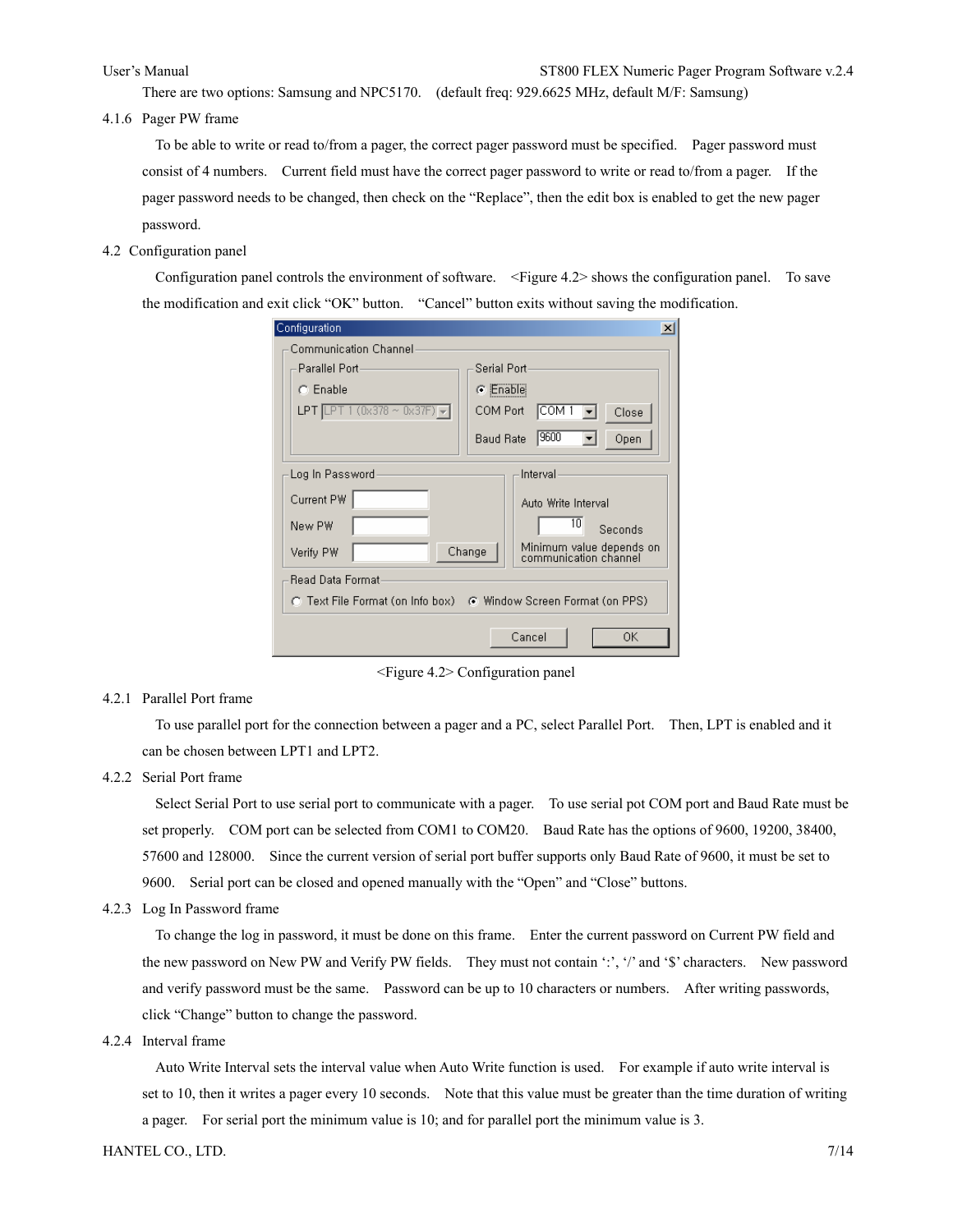# 4.2.5 Read Data Format

This option decides how to display the read data from a pager when the Read command is executed. If Text File Format is selected, then the read data is displayed in the info box shown in <Figure 4.3>. If Window Screen Format is selected, then the read data is applied to directly on UI Screen.

| Information                                                                                               | × |
|-----------------------------------------------------------------------------------------------------------|---|
| Read Information 2-11-2003                                                                                |   |
| -----------[PAGER PASSWORD]----------<br>****                                                             |   |
|                                                                                                           |   |
| -------------------[OPTION]-----<br>GPS Time: DISABLE<br>Reminder Alert: ENABLE<br>Low Cell Alert: ENABLE |   |
| ------------[COLLAPSE]----------------<br>04                                                              |   |
| -----------------[PHASE]---------------                                                                   |   |
| $\overline{\text{Close}}$<br>Print                                                                        |   |

<Figure 4.3> Information box for the read data from a pager

As shown in <Figure 4.3> there is a "Print" button. Clicking this button makes a hard copy via a printer. Click "Close" button to close this window.

- 4.3 Menu bar, Tool bar and Status bar
- 4.3.1 File Menu

File Menu consists of four sub-menus: Open, Save, Print and Exit.

4.3.1.1 Open

Open menu loads the file with the file extension of \*.pgr. Clicking "Open" menu prompts a Open File Dialog box shown in <Figure 4.4>.

| 열가                                                          |                                                                                                                                           |       | 2x    |
|-------------------------------------------------------------|-------------------------------------------------------------------------------------------------------------------------------------------|-------|-------|
| 찾는 위치(J):                                                   | My Documents                                                                                                                              | ←面感丽・ |       |
| 문서자료<br>받은 파일<br>Adobe<br>DataSheets<br>l filelib<br>GCC 문서 | T<br><b>in</b> Item<br>st800,pgr<br>Ā<br><b>MPU</b> Burnner<br>T3f, pgr<br>My Music<br><b>My Pictures</b><br>MyProject<br><u>िलो</u> Temp |       |       |
| 파일 이름(N):                                                   |                                                                                                                                           |       | 열기(0) |
| 파일 형식(I):                                                   | pager(*,pgr)                                                                                                                              |       | 취소    |
|                                                             | 읽기 전용으로 열기(R)                                                                                                                             |       |       |

<Figure 4.4> Open File Dialog box

## 4.3.1.2 Save

Save menu saves the data to a file with the file extension of \*.pgr. Clicking "Save" menu prompts a Save File Dialog box similar to <Figure 4.4>. The saved file can be called by Open menu for future use.

# HANTEL CO., LTD. 8/14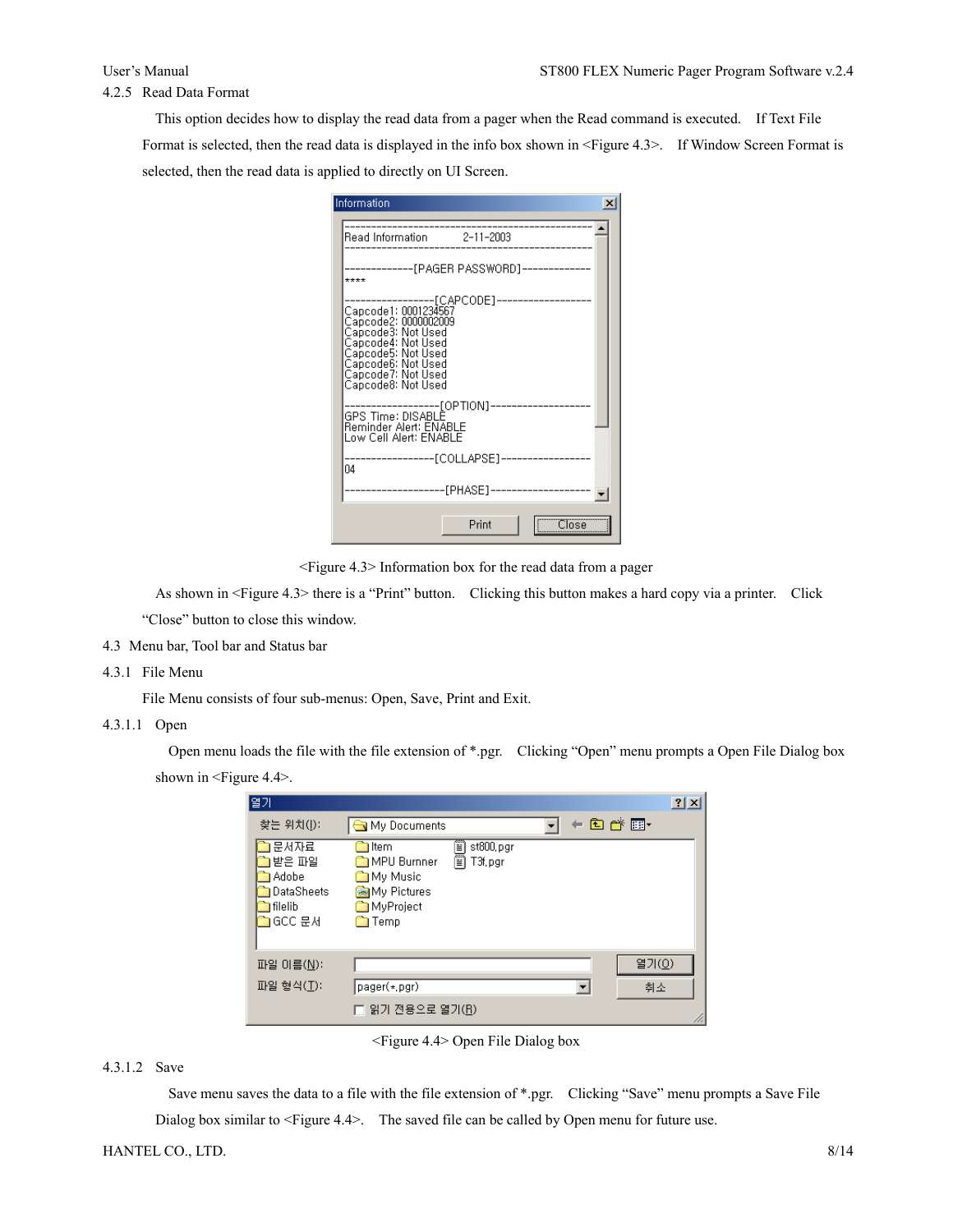This menu makes a hard copy of data that is currently specified on the software.

### 4.3.1.4 Exit

Clicking "Exit" menu terminates software. Before terminating software it prompts a window shown in <Figure 3.3>.

# 4.3.2 Pager Menu

Pager menu consists of four sub-menus: Read, Write, Auto Write and Write Info.

#### 4.3.2.1 Read

Read menu reads the data from a pager. This menu can be executed by pressing F5 key, also. To read the data from a pager, the pager password must match with the password the pager holds. The progress bar on the main panel shows how much of the reading has been done. During the reading procedure 'Reading' is displayed on the status bar of the main panel. If the reading is successful, then 'Success' is displayed on the status bar of the main panel; whereas it displays 'Fail' and a separate error message window for failure of reading. After successful reading, it displays the data according to the Read Data Format option from Configuration panel.

# 4.3.2.2 Write

Write menu writes the data to a pager. This menu can be executed by pressing F6 key or space bar, also. Before writing the data to a pager, software checks if there are any invalid values on Address, PLL Frequency and Pager PW frames. The progress bar on the main panel shows the how much of the writing has been done. During the writing procedure 'Writing' is displayed on the status bar of the main panel. Like reading procedure, for successful writing it displays 'Success' on the status bar of the main panel; whereas it displays 'Fail' and a separate error message window for failure of writing.

#### 4.3.2.3 Auto Write

Auto Write menu writes a pager automatically every specified interval on the Configuration panel. This menu can be executed by pressing F7 key. Clicking the menu one more time stops the auto write procedure. Also, disconnecting the pager from a PC stops the auto writing procedure. While writing a pager the progress bar on the main panel moves and the status bar displays 'Writing'. When it is done it displays 'Success' for successful writing or 'Fail' and a separate error message window for failure of writing. Therefore, change a pager to the next when 'Success' is displayed on the status bar of the main panel.

# 4.3.2.4 Write Info

Write Info menu displays the data to be written to a pager on the info box shown in  $\leq$  Figure 4.5>. As shown in the <Figure 4.5> there are two buttons: "Print" and "Close". Clicking "Print" button makes a hard copy via a printer. "Close" button closes the box.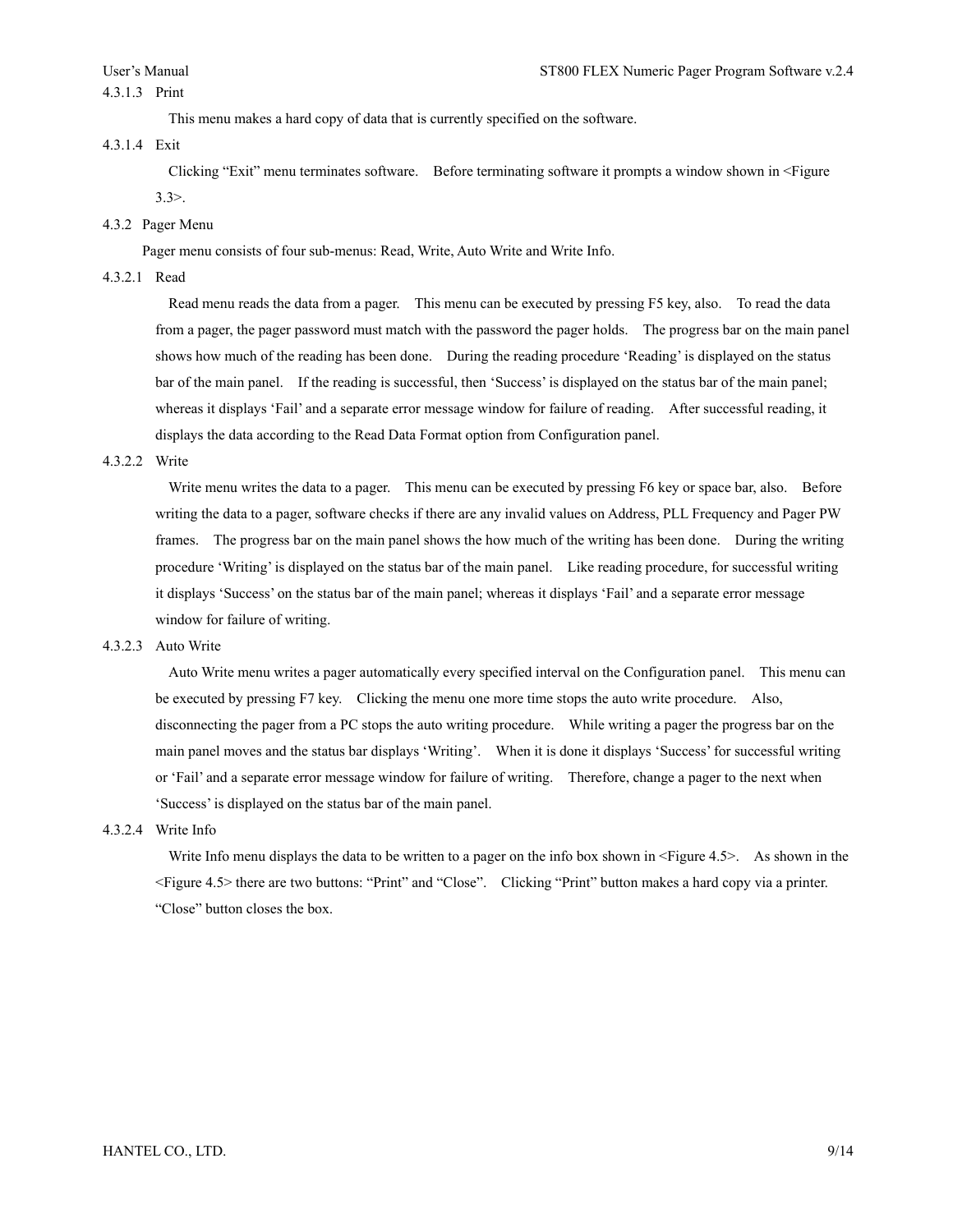| Information<br>$\times$                                                                                           |
|-------------------------------------------------------------------------------------------------------------------|
| Write Information 2-11-2003                                                                                       |
| -----[PAGER PASSWORD]---------<br>$***$                                                                           |
| ----------------[CAPCODE]----------------                                                                         |
| -------------------[OPTION]-----<br>GPS Time: DISABLE<br>Reminder Alert: <u>ENABL</u> E<br>Low Cell Alert: ENABLE |
| -----------------[COLLAPSE]-----------------<br>04                                                                |
| -----------------[PHASE]----------------                                                                          |
| Close <sup>T</sup><br>Print                                                                                       |

<Figure 4.5> Write Information box

### 4.3.3 Setting Menu

Setting menu consists of one sub-menu: Configuration.

# 4.3.3.1 Configuration

Configuration prompts Configuration panel shown in <Figure 4.2>.

#### 4.3.4 Help Menu

Help menu consists of one sub-menu: About ST800FLEX.

# 4.3.4.1 About ST800FLEX

This menu prompts the about box for software shown in <Figure 4.6>.



<Figure 4.6> About ST800 FLEX

# 4.3.5 Tool bar

Tool bar has seven icons shown in <Figure 4.7>. From the left they are 'Open', 'Save', 'Print', 'Read', 'Write', 'Write Info' and 'Configuration'. This tool bar allows a user to select one of those seven listed menus in quicker way.



<Figure 4.7> Tool bar

# 4.3.6 Status bar

Status bar displays many information. It is located on the bottom of the main panel (see Figure 3.2). Progress bar is located on the status bar. Progress bar shows the how much of reading or writing from/to a pager is done so far. There are two text panes on the right side of the progress bar.

The first one displays 'Writing', 'Reading', 'Success', 'Fail' and 'Timeout'. 'Writing' is displayed during writing procedure, and 'Reading' for reading procedure. 'Success' and 'Fail' shows the result of writing or reading procedures.

# HANTEL CO., LTD. 10/14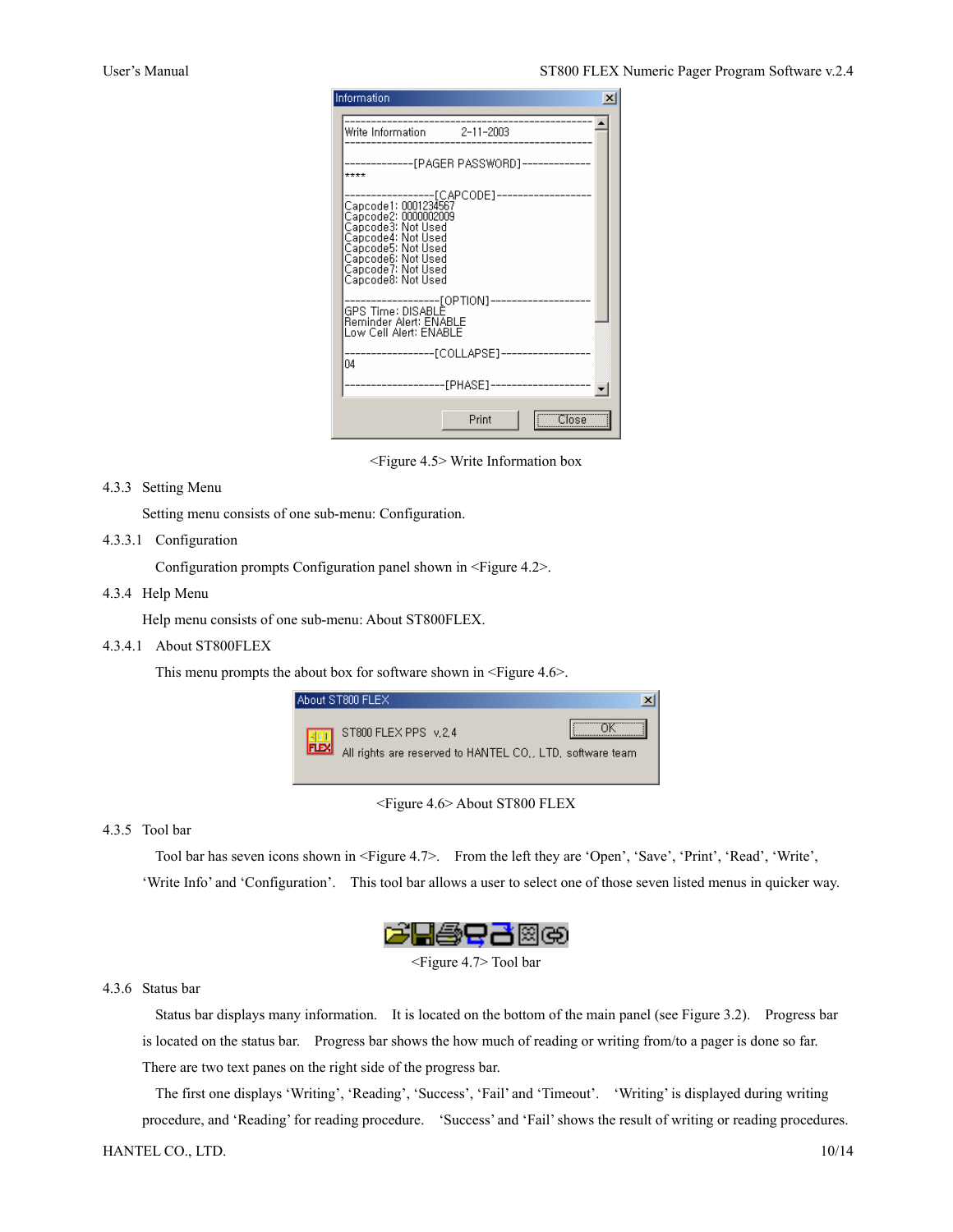# User's Manual ST800 FLEX Numeric Pager Program Software v.2.4

'Timeout' is displayed when COM port is used to communicate with a pager only. 'Timeout' is another type of failure of writing or reading.

The second one displays 'COM' when the COM port is selected from the Configuration panel. Then software checks the connection between the PC and serial port buffer every second. If connection is made, then 'Connect' is displayed on the text pane, whereas 'Disconnect' is displayed while there is no connection between them. If LPT is selected from the Configuration panel, then 'LPT' is displayed on the text pane.

| Panel               | Fields                     | Default          | Range                             |
|---------------------|----------------------------|------------------|-----------------------------------|
|                     | Address $1 \sim$ Address 8 | 123456           | Short & Long Capcode              |
|                     | GPS Time                   | Unchecked        | N/A                               |
|                     | Reminder Alert             | Checked          | N/A                               |
|                     | Low Cell Alert             | Checked          | N/A                               |
| Main panel          | Collapse                   | $\overline{4}$   | $0 \sim 7$                        |
|                     | Phase                      | Any Phase        | Any Phase, Phase A, Phase B,      |
|                     |                            |                  | Phase C, Phase D                  |
|                     | Frequency                  | 929.6625         | $929.0125 \sim 932.0000$          |
|                     | M/F                        | Samsung          | Samsung, NPC 5170                 |
|                     | Pager Password             | None             | 4 numbers                         |
|                     | Parallel Port              | Disabled         | N/A                               |
|                     | <b>LPT</b>                 | LTP1             | LPT1, LPT2                        |
|                     | Serial Port                | Enabled          | N/A                               |
|                     | COM port                   | COM <sub>1</sub> | $COM1 \sim COM20$                 |
| Configuration panel | <b>Baud Rate</b>           | 9600             | 9600, 19200, 38400, 57600, 128000 |
|                     | Interval                   | 10               | Parallel port: $3sec \sim 99sec$  |
|                     |                            |                  | Serial port: $10sec \sim 99sec$   |
|                     | Read Data Format           | Window Screen    | Text File Format,                 |
|                     |                            | Format           | Window Screen Format              |

# 5. Default value of parameters and their allowed ranges

# 6. Error messages

| Error Message<br>Number | Contents                                                                                                  | Reason and Response                                                                                                         |
|-------------------------|-----------------------------------------------------------------------------------------------------------|-----------------------------------------------------------------------------------------------------------------------------|
| Error 101               | Incorrect LogIn password                                                                                  | <b>Reason:</b> Incorrect login password is given<br><b>Response:</b> Enter the correct login password (case-<br>sensitive)  |
| Error 103               | Pager password must consist of 4<br>numbers                                                               | <b>Reason:</b> Pager password is not given, or it is not 4<br>numbers<br><b>Response:</b> Given the 4-number pager password |
| Error 104               | $\langle \mathbf{\hat{s}}', \mathbf{\hat{z}}' \rangle$ and $\langle \mathbf{\hat{z}} \rangle$ are illegal | <b>Reason:</b> Illegal characters are entered where prohibited                                                              |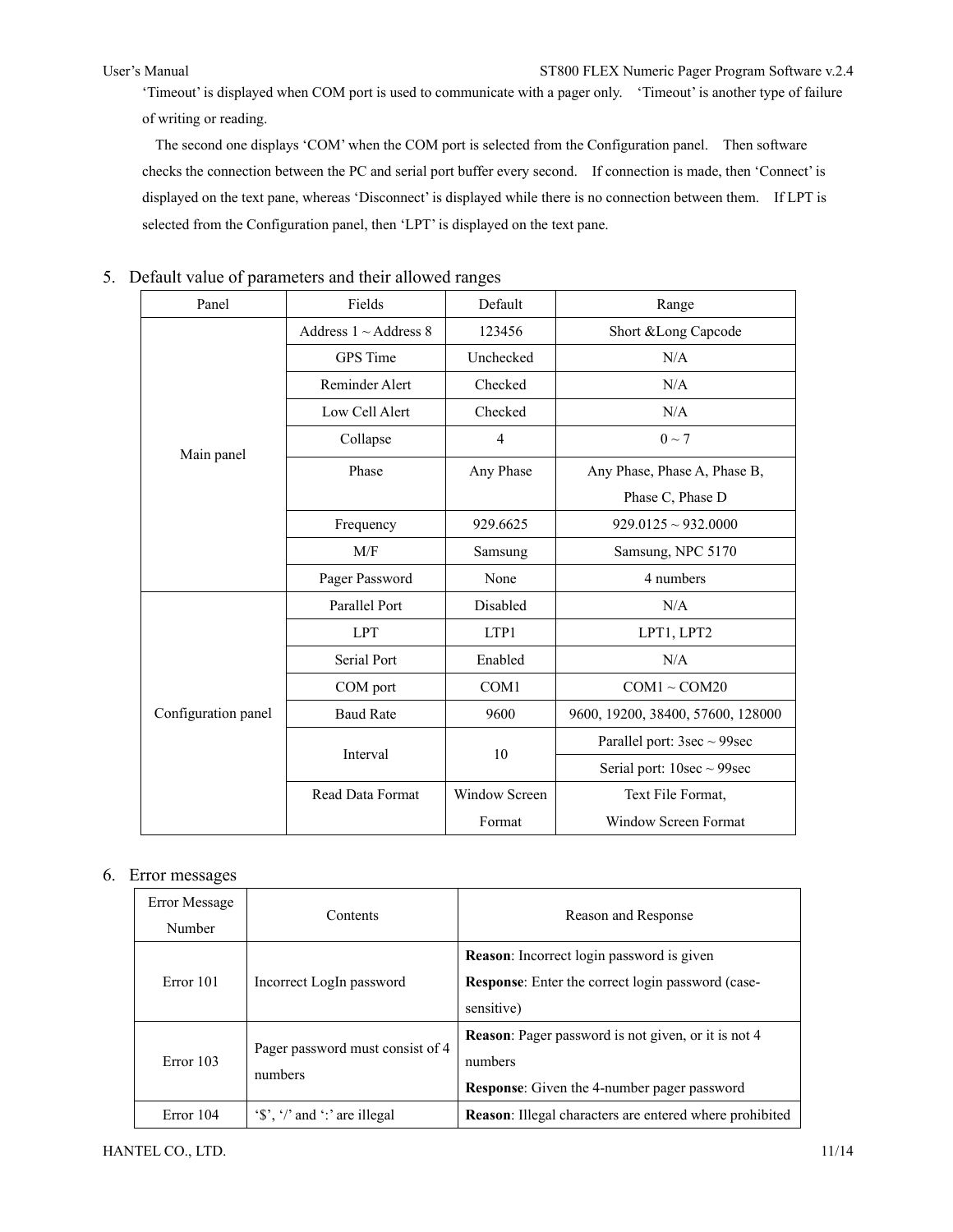|           | characters                                            | Response: Delete illegal characters                    |
|-----------|-------------------------------------------------------|--------------------------------------------------------|
| Error 105 |                                                       | Reason: Specified file is not for ST800 FLEX           |
|           | Loading the file failed                               | Response: Make sure the file is for ST800 FLEX         |
|           |                                                       | Reason: Error for using serial port                    |
| Error 106 | Error while creating                                  | Response: Make sure the selected COM port is not       |
|           | ThreadWatchComm                                       | occupied by another processor and re-open the port     |
|           |                                                       | manually                                               |
| Error 107 | Queue is full                                         | Reason: Error for using serial port                    |
|           |                                                       | Response: Terminate software and start again           |
|           |                                                       | Reason: Error for using serial port                    |
| Error 108 |                                                       | Response: Make sure the selected COM port is not       |
|           | Fail to initialize COM port                           | occupied by another processor and re-open the port     |
|           |                                                       | manually                                               |
|           |                                                       | Reason: While writing/reading a pager via serial port, |
| Error 109 | Data is corrupted                                     | data is corrupted                                      |
|           |                                                       | Response: Check the connection between a PC and the    |
|           |                                                       | serial buffer                                          |
|           | Timeout                                               | Reason: The serial buffer does not respond to PC       |
| Error 110 |                                                       | Response: Check if Serial Port is enabled from         |
|           |                                                       | Configuration panel. Check if serial buffer is turned  |
|           |                                                       | on and connected to PC                                 |
|           | Minimum auto write interval                           | Reason: Entered the number less than minimum           |
| Error 111 | value                                                 | allowed interval value                                 |
|           |                                                       | Response: Change the interval value                    |
|           | Port is already opened                                | Reason: Tried to open another COM port while one of    |
| Error 112 |                                                       | the COM ports is opened                                |
|           |                                                       | Response: Close the COM port first and open it         |
|           | New and verify password do not                        | Reason: New and verify passwords are different for     |
| Error 113 | match                                                 | login password                                         |
|           |                                                       | Response: Make sure they are the same                  |
|           | First Capcode must be used<br><b>Illegal Capcodes</b> | Reason: Tried to write to a pager with empty first     |
| Error 114 |                                                       | Capcode                                                |
|           |                                                       | Response: Enter Capcode on the first Address field     |
| Error 115 |                                                       | Reason: Illegal Capcode is entered                     |
|           |                                                       | Response: Check Capcode range                          |
| Error 116 | Illegal PLL frequency                                 | Reason: Illegal PLL frequency is entered               |
|           |                                                       | Response: Check the PLL frequency                      |
| Error 117 | Error during initializing the                         | Reason: Fail to initialize parallel port               |
|           | parallel port                                         | Response: Check if another processor is using the      |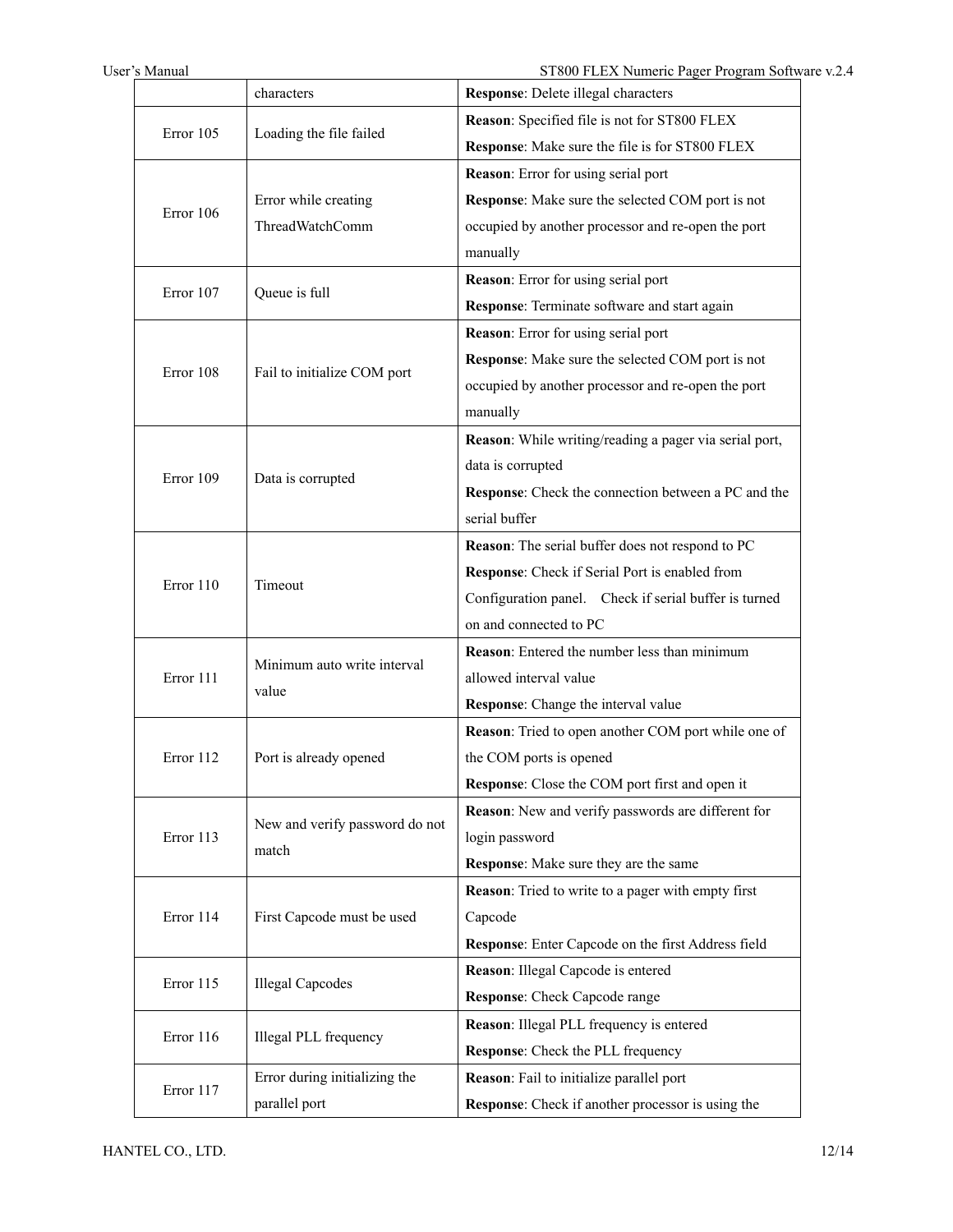|           |                                  | parallel port.                                               |
|-----------|----------------------------------|--------------------------------------------------------------|
|           |                                  | <b>Reason:</b> Bad connection while reading a pager          |
| Error 118 | Failure during reading procedure | <b>Response:</b> Check the connection between a PC and a     |
|           |                                  | pager and try again                                          |
| Error 119 | Failure during writing procedure | Reason: Error during writing procedure via LPT               |
|           | via LPT                          | <b>Response:</b> Check the connection and try again          |
|           |                                  | <b>Reason:</b> Tried to write or read a pager while COM port |
|           | COM port is not opened           | is not opened                                                |
| Error 120 |                                  | <b>Response:</b> Open the COM port manually from             |
|           |                                  | Configuration                                                |
|           |                                  | <b>Reason:</b> Given pager password does not match with the  |
|           | Wrong pager password, or bad     | password the pager holds                                     |
| Error 121 | connection                       | <b>Response:</b> Give the correct pager password, or check   |
|           |                                  | the connection                                               |
| Error 122 | EEPROM is empty, or bad          | <b>Reason:</b> There is no data on EEPROM for a pager        |
|           | connection                       | Response: Bring the pager to the factory                     |